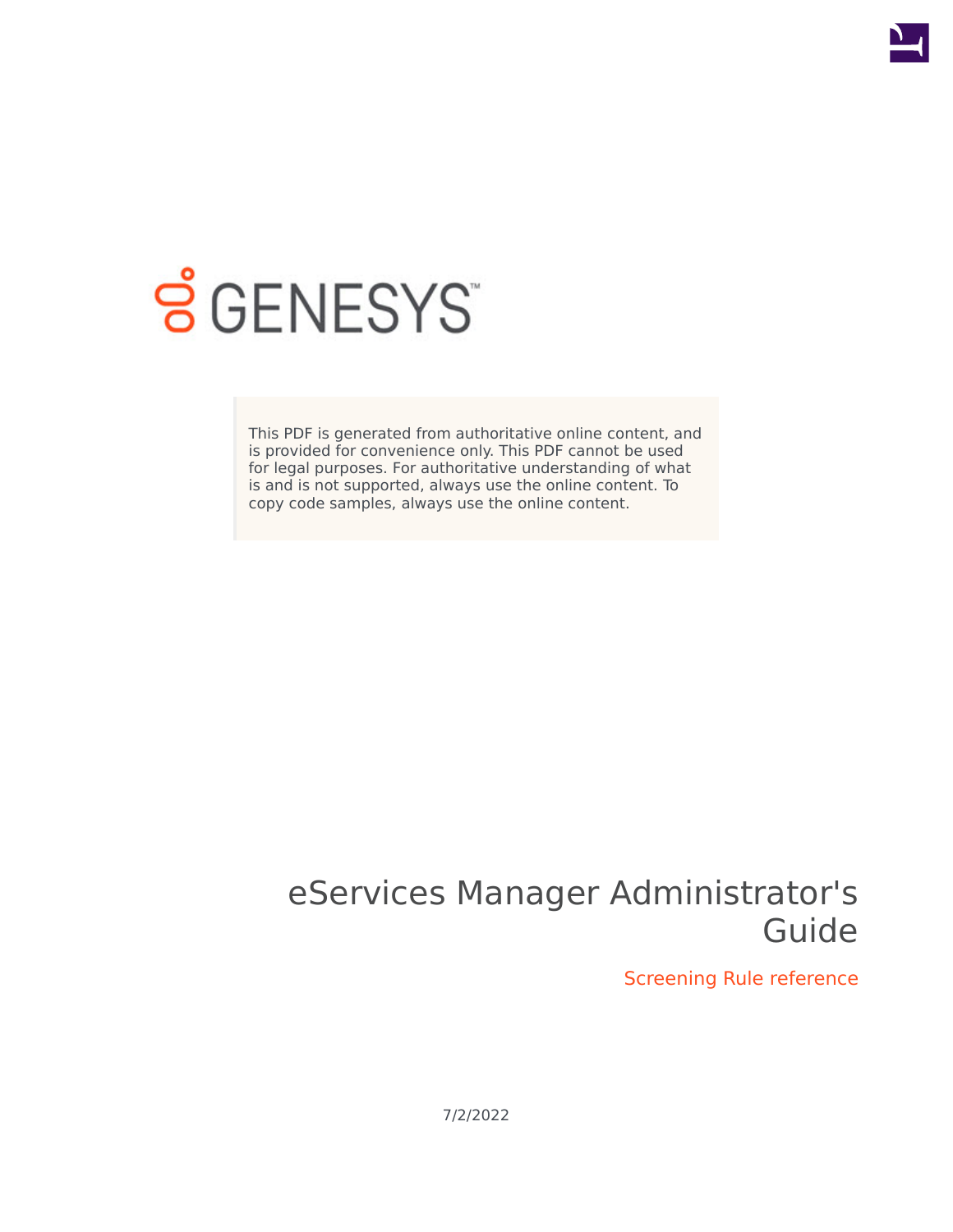## Contents

- 1 [What text do screening rules check?](#page-2-0)
	- 1.1 [Email sections to screen](#page-3-0)
- 2 [Functions](#page-3-1)
- 3 [Arguments](#page-4-0)
- 4 [Operators](#page-5-0)
- 5 [Regular expressions](#page-5-1)
	- 5.1 [Elements of regular expressions](#page-6-0)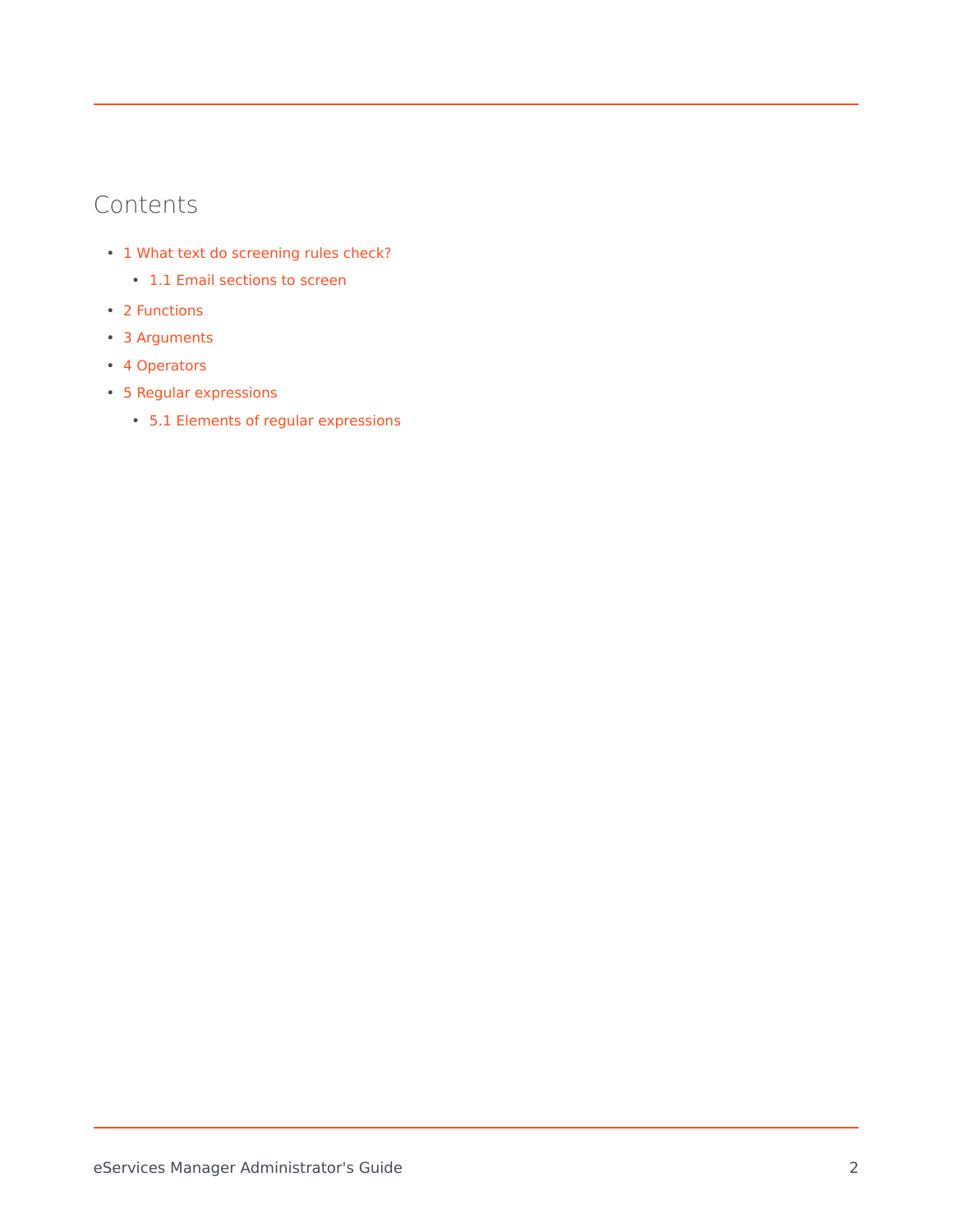

•

• Administrator

View the functions, arguments, and regular expressions that you can use in screening rules, and how they operate to screen messages.

## **Related documentation:**

## <span id="page-2-0"></span>What text do screening rules check?

Screening rules check the following parts of an interaction, depending on what you select in the Screening Rule Editor, and on the settings in the IRD screening objects:

- The subject, if you select that check box.
- The body, if you select that check box.
- The header, if you select that check box. See also "Subject, Body, and Header" below, on how screening rules behave if two or more of the preceding are selected.
- The destination address, if you have put anything in the right-hand box in the **Use these addresses** area of the **Edit Screening Rule** dialog box.
- The value of any key in the user data, if both of the following are true:
	- In the Multiscreen or Classify strategy object, you select a key in the **User data key if specified** drop-down list under **Get screened data from**.
	- In the Screening Rule Editor, you select the **Body** check box in the **Use pattern** area. Use the check boxes to have the screening rule apply to the message body, subject, header, or any combination. You must select at least one.

User data is first associated with the interaction by the media server when it creates that interaction. As an example, E-mail Server associates the following user data with the interaction:

- FirstName (from Contact information)
- LastName (from Contact information)
- Mailbox (value of the **address** option in the **[pop-client]** section of the E-mail Server Application object)
- To (MIME header field)
- Subject (truncated to 512 characters)
- FromAddress (personal part of From header field)
- FromPersonal (e-mail address part of From header field)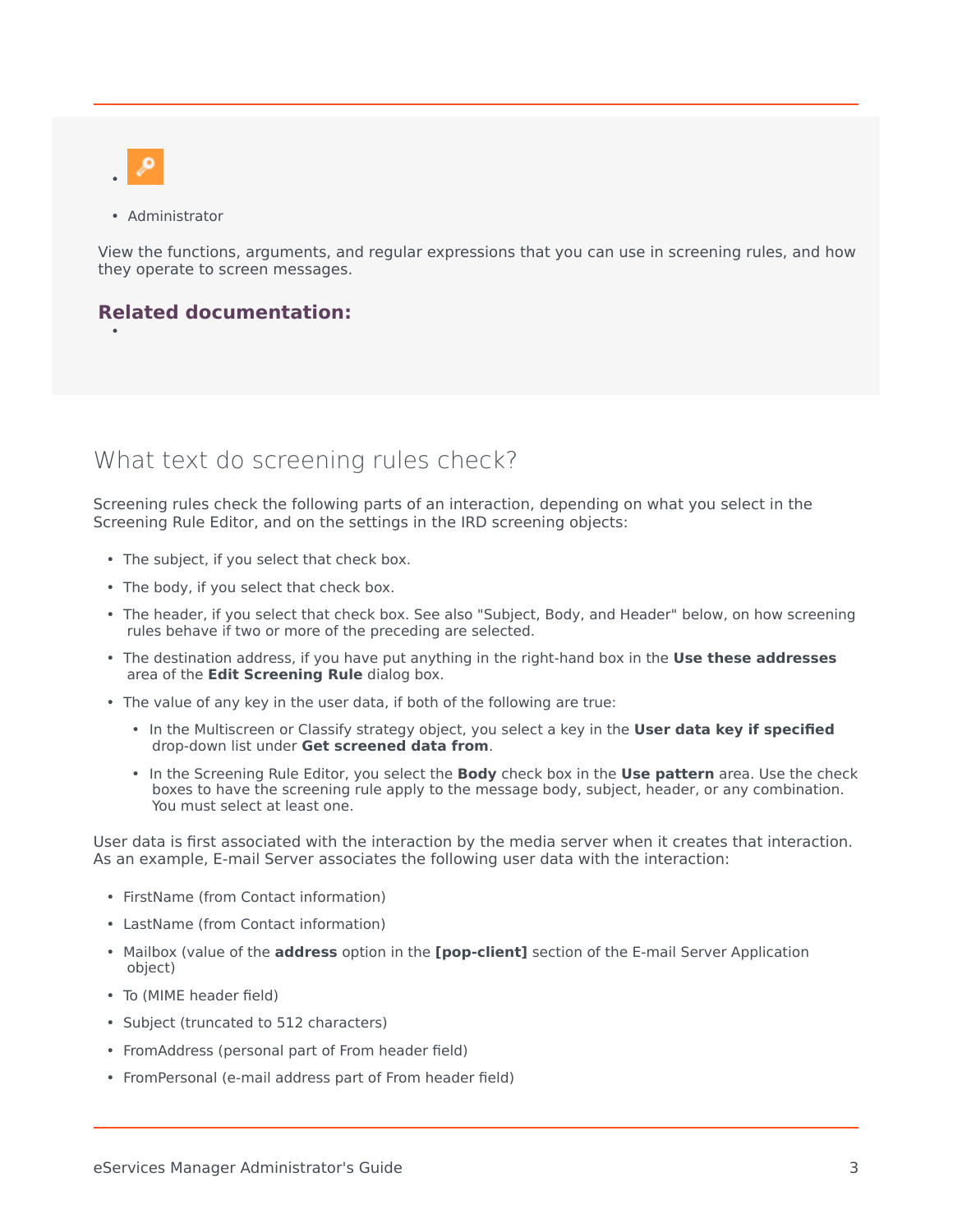- All Header fields (except Received, Return-Path, X-MIMETrack, Subject, Sender, From, To, Cc, Bcc) prefixed by Header\_
- All parent attached data (originally created by E-mail Server) which can be inherited; that is, all parent attached data:
	- not starting with Header
	- not starting with (underscore)
	- not equal to GEM\_Failure
	- not equal to GEM FailureMsg
	- not equal to GEM FailureArgs

User data may then be added or modified by a routing strategy.

#### <span id="page-3-0"></span>Email sections to screen

If you select more than one of the Subject, Body, and Header areas, a screening rule can behave in the following two ways:

The default behavior is for the rule to apply to each area in turn; for example, with Subject and Body selected, the rule applies first to the Subject, then to the Body.

The alternative behavior is for all selected items to first be concatenated so that the rule applies to all at once. There are two ways to achieve this alternative behavior.

- To enforce it for all screening rules, set the subject-body-header option for both Knowledge Manager and Classification Server to true.
- To enforce it for a particular screening rule:
	- 1. Leave subject-body-header set to false.
	- 2. Open the rule in the Screening Rule Editor.
	- 3. Select the Merge sources checked above check box.

#### Important

Setting subject-body-header to true overrides any selection of the Merge sources checked above check box for a particular rule.

## <span id="page-3-1"></span>Functions

Screening rules can use three basic functions:

- Find(""), where is a text string. It returns the result true if the interaction contains the exact string between quotes, ignoring case.
- RegExFind(""), where is a regular expression (see Regular expressions). It returns the result true if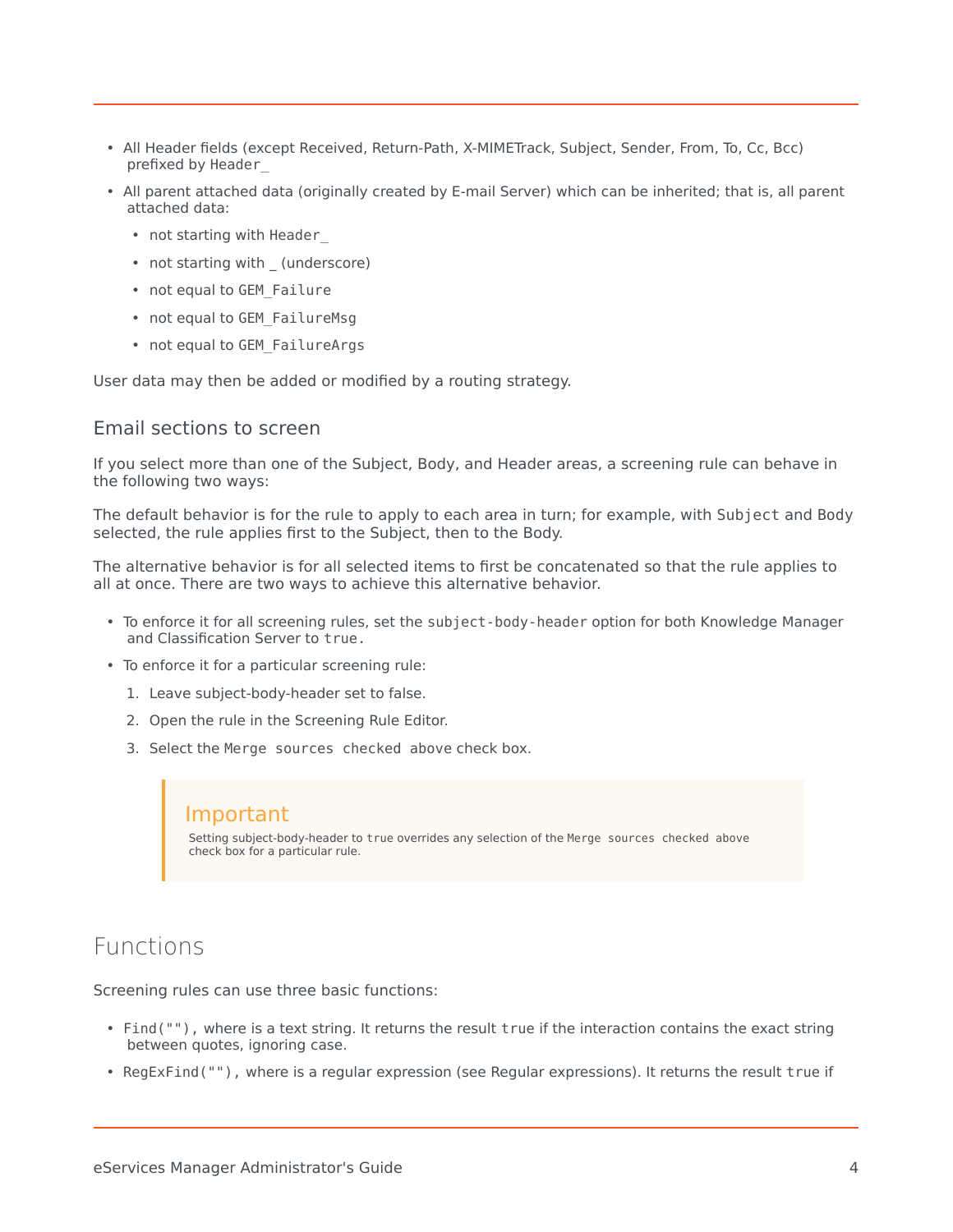the interaction contains any string that matches the regular expression between quotes.

• RegExMatch(""), where is a regular expression. It returns the result true only if the entire content of the interaction matches the regular expression between quotes.

### Important

RegExFind and RegExMatch are the same except that RegExFind looks for a match anywhere in the body of the interaction, whereas RegExMatch demands that the entire body of the interaction match the regular expression.

## <span id="page-4-0"></span>Arguments

All functions have one required argument, which must appear between double quotation marks, as represented above () or (). This required argument can be followed by one or two optional arguments, depending on the function. The full form of each function, including all arguments, is as follows:

- Find("", )
- RegExFind("",,)
- RegExMatch("",

#### **IgnoreCase**

The IgnoreCase argument must be a Boolean value (*true* or *false*). All three functions ignore case in searches unless you include the IgnoreCase argument with a value of false.

For example:

- Find("pacific") finds Pacific and pacific.
- Find("Pacific",false) finds Pacific but not pacific.

You can also substitute true for false—for example, Find ("Pacific", true)—which means that case is ignored. So Find("Pacific",true) is the same as Find("Pacific").

#### **Key**

The key argument must be a string. If this argument is present, the system creates a key-value pair with the following characteristics:

- The key name is the string specified by the key argument, prefixed by ScrKey\_.
- The value is the material that the screening rule matches.

The system then adds this key-value pair to the interaction's attached data. For example, RegExFind("[A-Z]\d\d\d","ID\_code",false):

1. Finds strings consisting of a capital letter followed by three digits (see Regular expressions).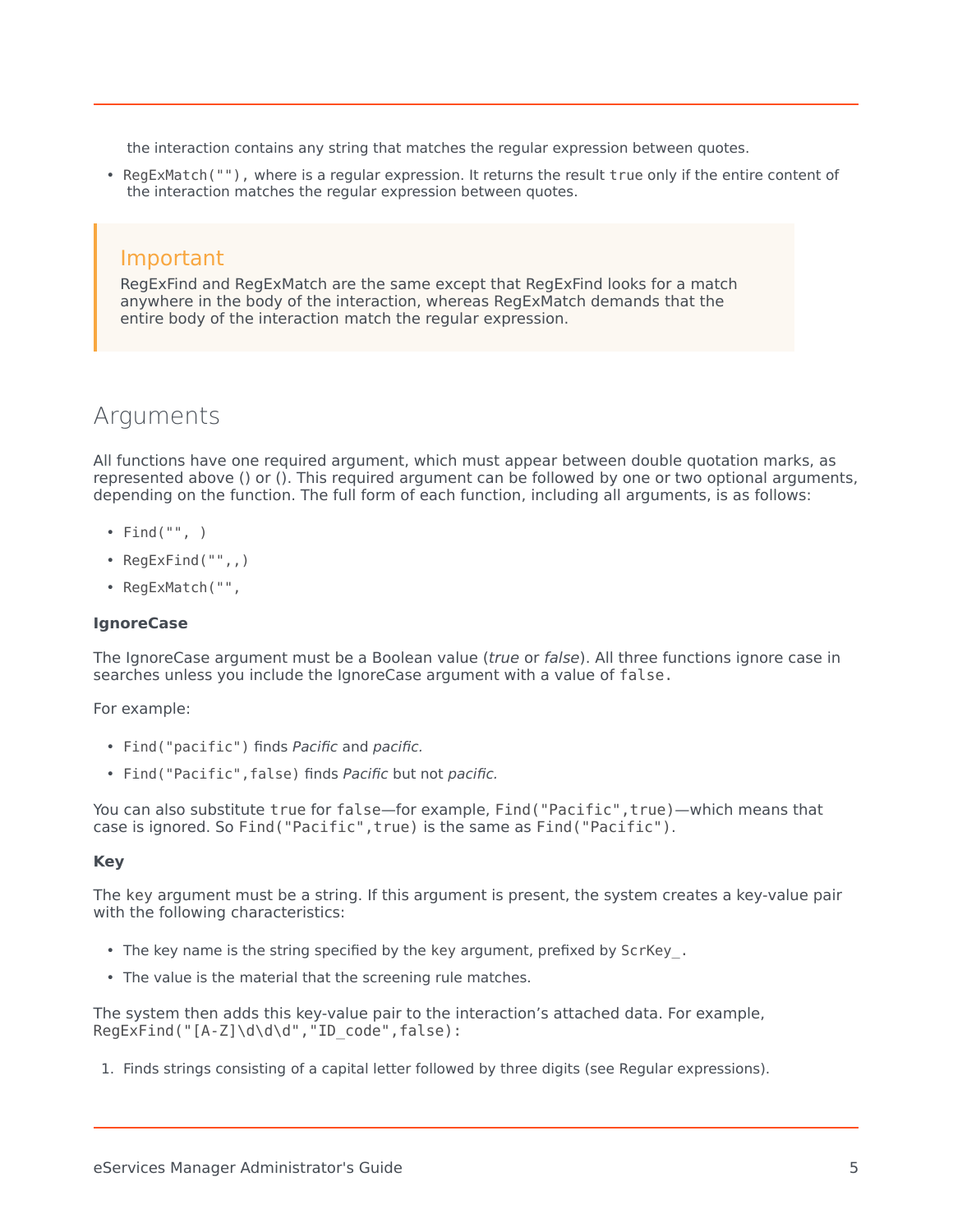2. Attaches to the interaction a key-value pair called ScrKey\_ID\_code whose value is A123, X005, M999, or whatever the function found in this interaction to match the regular expression.

## <span id="page-5-0"></span>Operators

Operators are of two types:

- Binary operators join two functions.
- Unary operators operate on a single function.

The operators are as follows:

- **&&** is the binary operator "and". For example,
	- Find("interest rate") && Find("APR",false)

matches a message only if it includes both "interest rate" and "APR."

• **||** is the binary operator "or." For example,

Find("station wagon")

## <span id="page-5-1"></span>Regular expressions

A regular expression stands for not one particular character string, but a class of character strings.

For example, suppose that you want to find all interactions with U.S. Zip codes in them. U.S. Zip codes are five-digit numbers, so you could in theory write about 9,000 screening rules (Find("00000"), Find("00001"), Find("00002"), and so on).

Fortunately, you can use the special symbol  $\dagger$ , which stands for any digit, to write a screening rule using a regular expression: RegExFind("\d\d\d\d\d"). This screening rule matches any sequence of five digits.

There are often several different ways of writing the same regular expression.

For instance, two items separated by a hyphen and enclosed in square brackets denotes a range of which the two items are endpoints. So [a-d] matches a, b, c, or d, and [5-8] matches any digit between 5 and 8; hence \d is the same as  $[0-9]$ .

## Important

In general usage, apart from Genesys eServices, regular expressions are case sensitive. However, in the eServices Manager Plug-in, regular expressions are not case sensitive unless you add, false as described in IgnoreCase.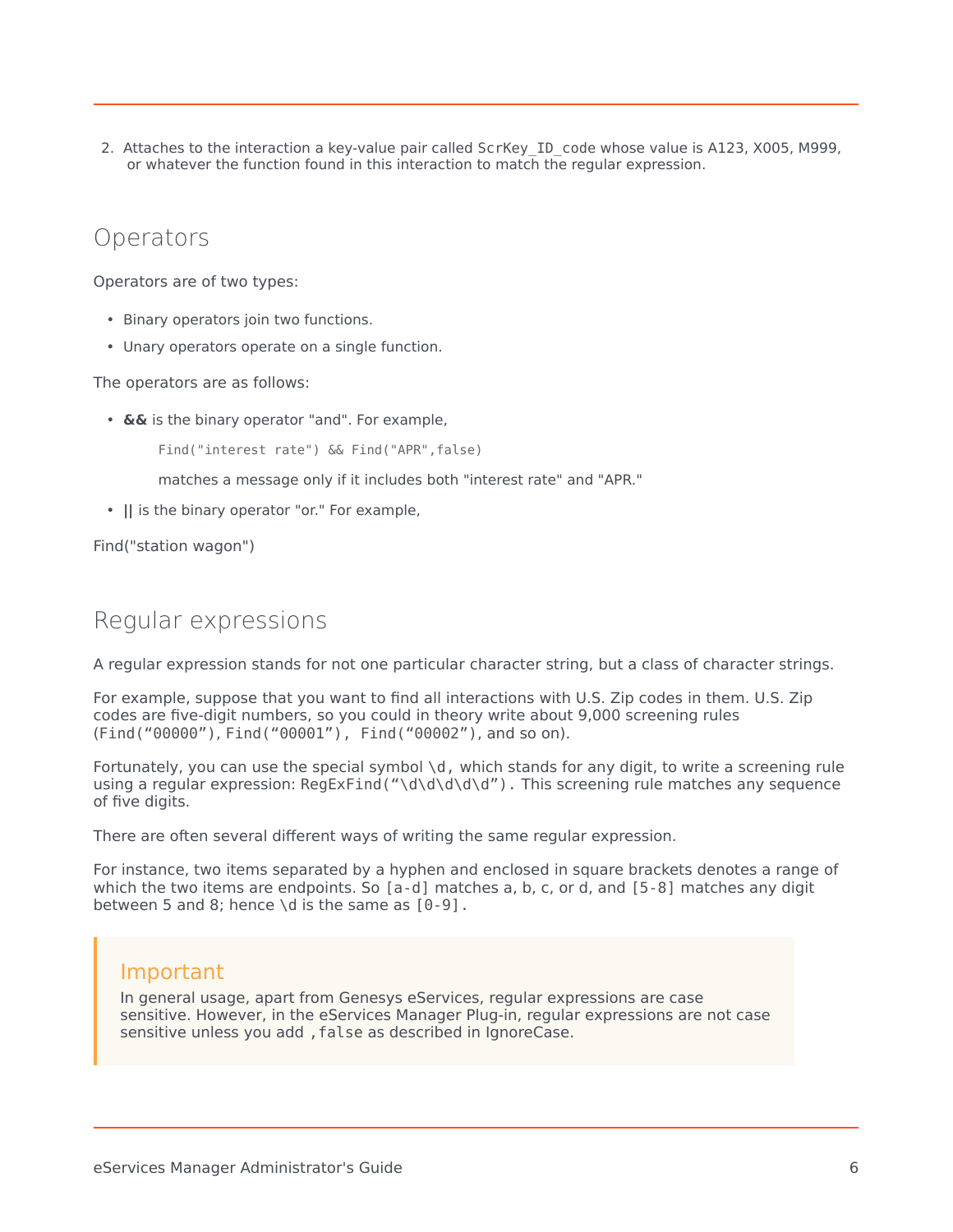#### The table "Elements of regular expressions" lists some of the most commonly-used elements of regular expressions:

<span id="page-6-0"></span>

| <b>Symbol</b>           | <b>Meaning</b>                                              | <b>Example</b>                                                                                                                            |
|-------------------------|-------------------------------------------------------------|-------------------------------------------------------------------------------------------------------------------------------------------|
|                         | Any character, including space                              | b.t matches bat, bet, bit, and<br>but.                                                                                                    |
| \d                      | Any digit                                                   | \d\d matches any pair of digits<br>from 00 to 99.                                                                                         |
| $\sqrt{S}$              | Space                                                       | \d\s\d matches 1 0, 5 9, and so<br>on.                                                                                                    |
| $\ast$                  | Zero or more instances of the<br>preceding expression       | o*f matches oof, of, and f.<br>me.*d matches med, mead, and meed.                                                                         |
| $^{+}$                  | One or more instances of the<br>preceding expression        | bre+d matches bred, breed<br>andbreeed.                                                                                                   |
| ?                       | Zero or one instances of the<br>preceding expression        | c?rude matches rudeand crude.                                                                                                             |
| $\{x\}$                 | X instances of the preceding<br>expression                  | st. {2}k matches steak, stork<br>and stink.                                                                                               |
| $\widehat{\phantom{a}}$ | Any character except the<br>following                       | s[^e]t matches sat, sit, and sot,<br>but not set.                                                                                         |
|                         |                                                             | Any characters: b[aeiou]at<br>matches boat but not brat.                                                                                  |
| $\left[\right]$         | Any characters or ranges within<br>the brackets             | Any range(s): [0-9] th matches 5th, 6th,<br>7th.                                                                                          |
|                         |                                                             | [a-z] matches any lowercase letter; [A-<br>Z] matches any uppercase letter.                                                               |
| $\backslash$            | Turns off the special meaning of<br>the symbol that follows | \* matches the character *<br>(asterisk)                                                                                                  |
|                         |                                                             | \. matches the character . (period or full<br>stop).                                                                                      |
|                         |                                                             | [b p]ig matches big and pig.                                                                                                              |
|                         | Or                                                          | Do not be confused:   means or in regular<br>expressions, but     means or as one of<br>the Operators used in screening rule<br>formulas. |

#### Elements of regular expressions

Here are some other points to keep in mind:

- Space is just another character. The regular expression savings account contains a space, and so it does not match the string savingsaccount.
- Word boundaries are not considered. The regular expression read matches not only read, but also reader, ready, spread, bread, and so on.